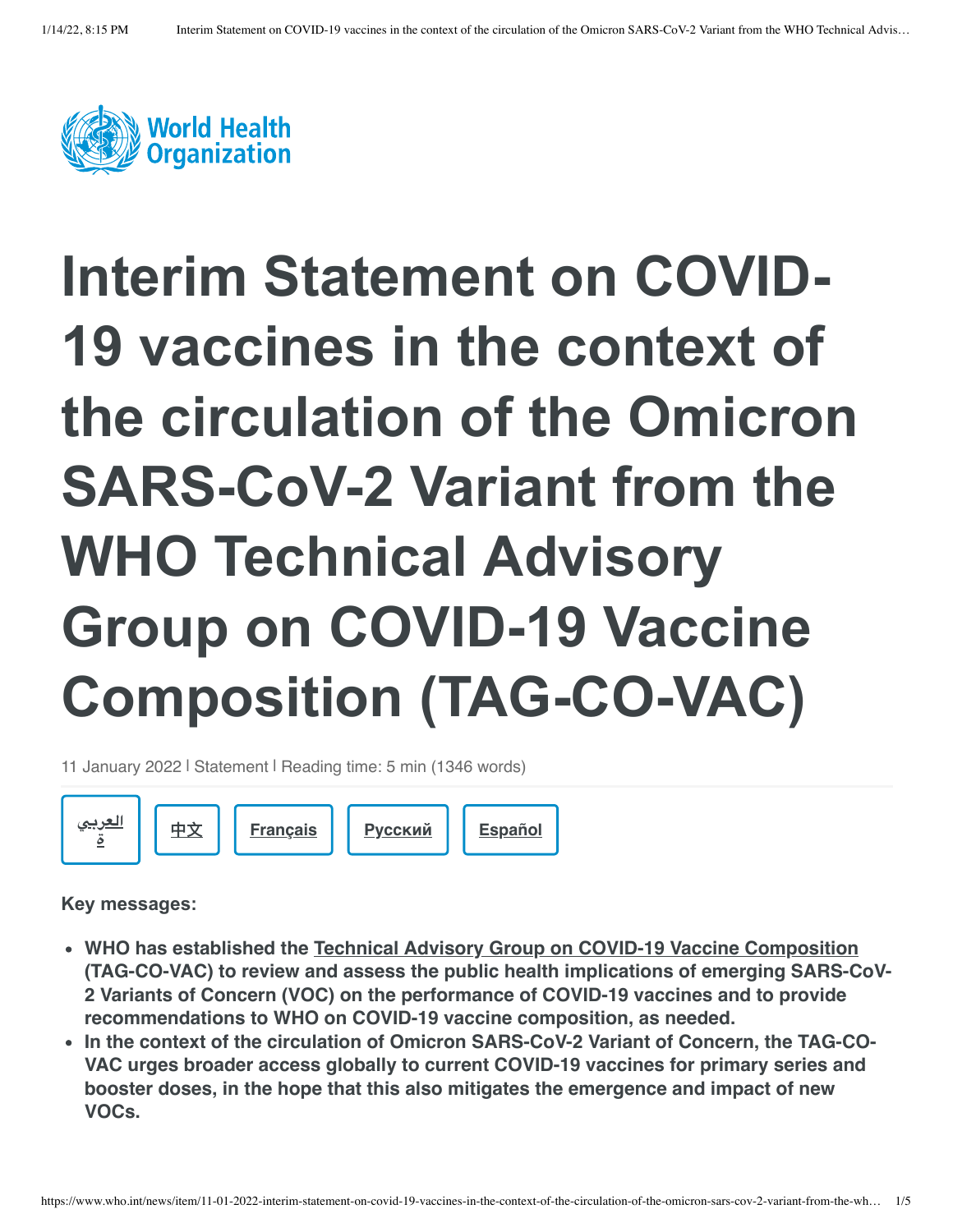**The TAG-CO-VAC is considering the strain composition of COVID-19 vaccines, and encourages vaccine developers to gather data on a small scale on the breadth and magnitude of immune response for monovalent and multivalent vaccines against VOCs – this data would then be considered in a broader decision-making framework on vaccine composition by the TAG-CO-VAC.**

---

[In September 2021, WHO established the Technical Advisory Group on COVID-19 Vaccine](https://www.who.int/groups/technical-advisory-group-on-covid-19-vaccine-composition-(tag-co-vac)) Composition (TAG-CO-VAC). This [multidisciplinary group of 18 experts](https://www.who.int/groups/technical-advisory-group-on-covid-19-vaccine-composition-(tag-co-vac)/about) reviews and assesses the public health implications of emerging VOCs on the performance of COVID-19 vaccines and provides recommendations on COVID-19 vaccine composition.[1] The work of this group complements that of the [Technical Advisory Group on SARS-CoV-2 Virus Evolution \(](https://www.who.int/groups/technical-advisory-group-on-sars-cov-2-virus-evolution)TAG-VE), the [Strategic Advisory Group of Experts on Immunization \(SAGE\)](https://www.who.int/groups/strategic-advisory-group-of-experts-on-immunization) and its Working Group on COVID-19 Vaccines, and the working groups of the [WHO R&D Blueprint](https://www.who.int/teams/blueprint/covid-19) for Epidemics.

Since its emergence, the SARS-CoV-2 virus has continued to evolve and WHO has designated five variants as **SARS-CoV-2 Variants of Concern (VOC)** to date – namely Alpha, Beta, Gamma, Delta and Omicron – due to their impact on transmission, disease severity, or capacity for immune escape. While the Omicron variant is spreading rapidly across the world, the evolution of SARS-CoV-2 is expected to continue and Omicron is unlikely to be the last VOC.

The TAG-CO-VAC is developing a framework to analyze the evidence on emerging VOCs in the context of criteria that would trigger a recommendation to change COVID-19 vaccine strain composition and will advise WHO on updated vaccine compositions, as required. This framework considers the global spread and transmissibility, clinical severity, genetic, antigenic and phenotypic characteristics of the VOC, including capacity for immune escape and assessments of vaccine effectiveness.[2]

Since the WHO [classified the Omicron variant as a VOC o](https://www.who.int/news/item/26-11-2021-classification-of-omicron-(b.1.1.529)-sars-cov-2-variant-of-concern)n 26 November 2021, the TAG-CO-VAC has met regularly to review the evidence on the [characteristics of the Omicron variant.](https://www.who.int/publications/m/item/enhancing-readiness-for-omicron-(b.1.1.529)-technical-brief-and-priority-actions-for-member-states) This statement reflects the current understanding of the implications of the emergence of the Omicron variant on current COVID-19 vaccines and provides the TAG-CO-VACs current perspective on vaccine options for the future.

## **Global public health goals of COVID-19 vaccines**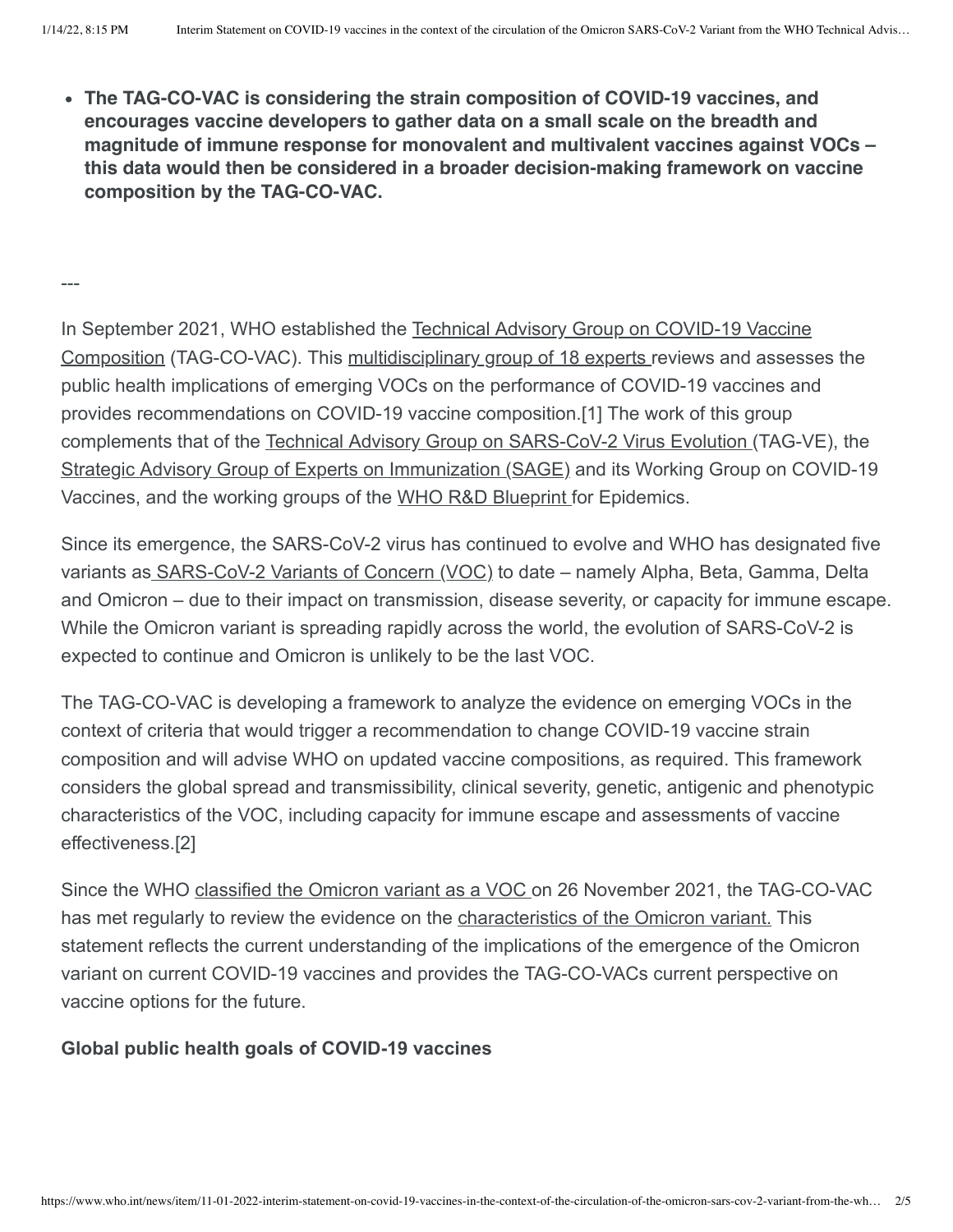With available COVID-19 vaccines, the current focus remains on reducing severe disease and [death, as well as protecting health systems. Vaccines that have received WHO Emergency Use](https://www.who.int/teams/regulation-prequalification/eul/eul-vaccines) Listing, across several vaccine platforms, provide a high level of protection against severe disease and death caused by VOCs. For the Omicron variant, the mutational profile and preliminary data indicate that vaccine effectiveness will be reduced against symptomatic disease caused by the Omicron variant, but protection against severe disease is more likely to be preserved. However, more data on vaccine effectiveness, particularly against hospitalization, severe disease, and death are needed, including for each vaccine platform and for various vaccine dosing and product regimens.

In alignment with SAGE and its Working Group on COVID-19 Vaccines, the TAG-CO-VAC therefore supports urgent and broad access to current COVID-19 vaccines for priority populations worldwide to provide protection against severe disease and death globally and, in the longer term, to mitigate the emergence and impact of new VOCs by reducing the burden of infection. In practical terms, while some countries may recommend booster doses of vaccine, the immediate priority for the world is accelerating access to the primary vaccination, particularly for groups at greater risk of developing severe disease.[3]

With near- and medium-term supply of the available vaccines, the need for equity in access to vaccines across countries to achieve global public health goals, programmatic considerations including vaccine demand, and evolution of the virus, a vaccination strategy based on repeated booster doses of the original vaccine composition is unlikely to be appropriate or sustainable.

## **Composition of current and future COVID-19 vaccines**

The TAG-CO-VAC considers that COVID-19 vaccines that have high impact on prevention of infection and transmission, in addition to the prevention of severe disease and death, are needed and should be developed. Until such vaccines are available, and as the SARS-CoV-2 virus evolves, the composition of current COVID-19 vaccines may need to be updated, to ensure that COVID-19 vaccines continue to provide [WHO-recommended levels of protection](https://www.who.int/publications/m/item/who-target-product-profiles-for-covid-19-vaccines) against infection and disease[4] by VOCs, including Omicron and future variants.

The TAG-CO-VAC will consider a change in vaccine composition:

- **to ensure that vaccines continue to meet the criteria established in WHO's Target Product Profile for COVID-19 vaccines, including protection against severe disease**
- **to improve vaccine-induced protection.**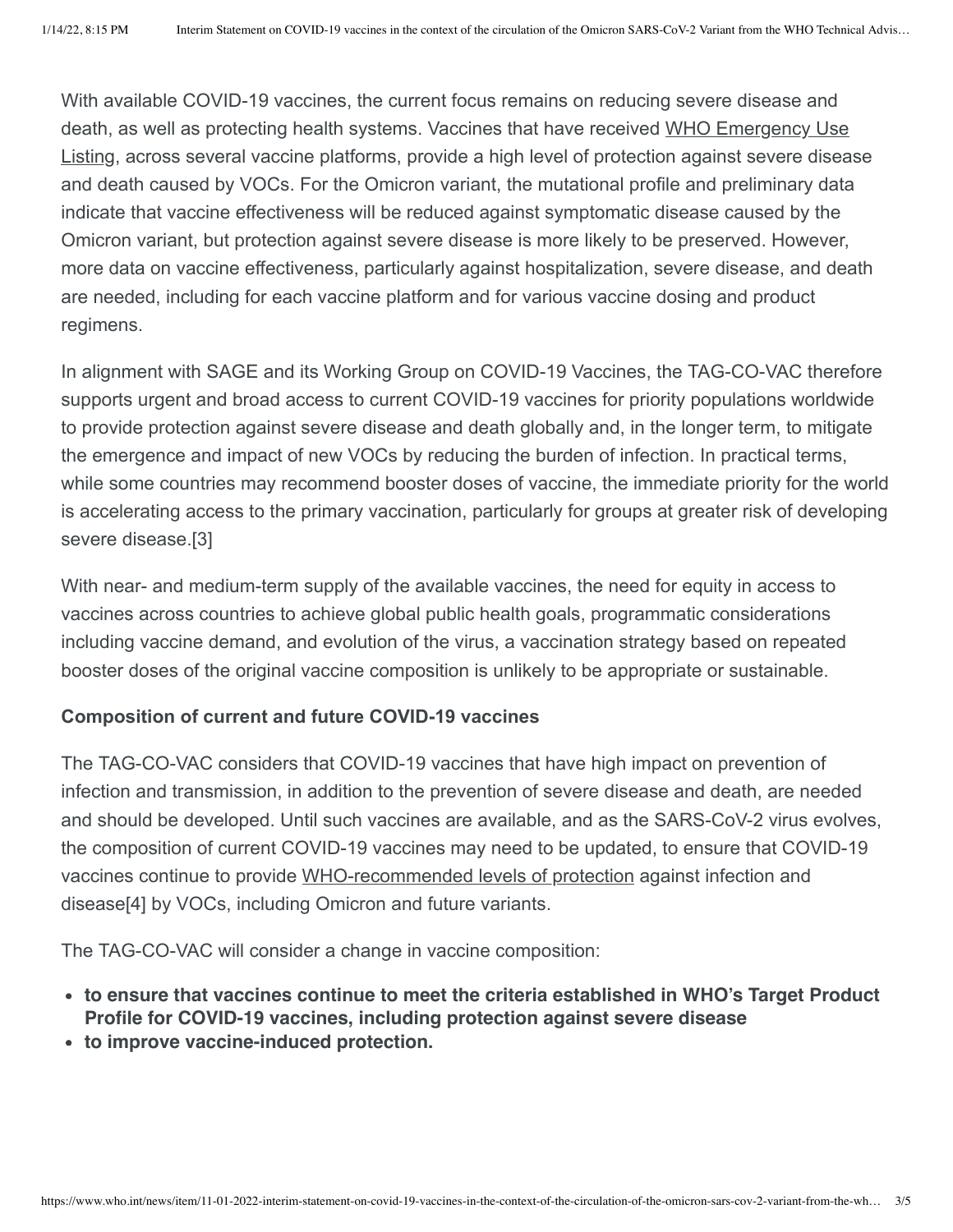To that aim, COVID-19 vaccines need to:

- **be based on strains that are genetically and antigenically close to the circulating SARS-CoV-2 variant(s);**
- **in addition to protection against severe disease and death, be more effective in protection against infection thus lowering community transmission and the need for stringent and broad-reaching public health and social measures;**
- **elicit immune responses that are broad, strong, and long-lasting in order to reduce the need for successive booster doses.**

In line with this approach, there are many options to consider:

- **a monovalent vaccine that elicits an immune response against the predominant circulating variant(s), although this option faces the challenge of the rapid emergence of SARS-CoV-2 variants and the time needed to develop a modified or new vaccine;**
- **a multivalent vaccine containing antigens from different SARS-CoV-2 VOCs;**
- **a pan SARS-CoV-2 vaccine: a more sustainable long-term option that would effectively be variant-proof.**

In the interim, the TAG-CO-VAC encourages COVID-19 vaccine manufacturers to generate and provide data on performance of current and Omicron-specific COVID-19 vaccines, including the breadth, magnitude, and durability of humoral and cell mediated immune responses to variants through monovalent and/or multivalent vaccines. These data will be considered in the context of the framework mentioned above to inform the TAG-CO-VAC decisions when changes to vaccine composition may be required. It would be important for vaccine manufacturers to take steps in the short-term for the development and testing of vaccines with predominant circulating variants and to share these data with the TAG-CO-VAC and other relevant WHO expert committees. Vaccine manufacturers are also encouraged to provide such data for any novel and broadly reactive SARS-CoV-2 vaccines that are developed.

The TAG-CO-VAC will continue to assess evidence on the predominant circulating VOC(s) with respect to properties of spread/transmissibility, clinical severity (virulence), genetic, antigenic and phenotypic characteristics of the VOC, including capacity for immune escape and assessments of vaccine effectiveness and impact, and information provided by manufacturers. The TAG-CO-VAC will then advise WHO on COVID-19 vaccine strain composition, which could potentially be developed either as a monovalent vaccine with the predominant circulating variant or a multivalent vaccine derived from different variants.